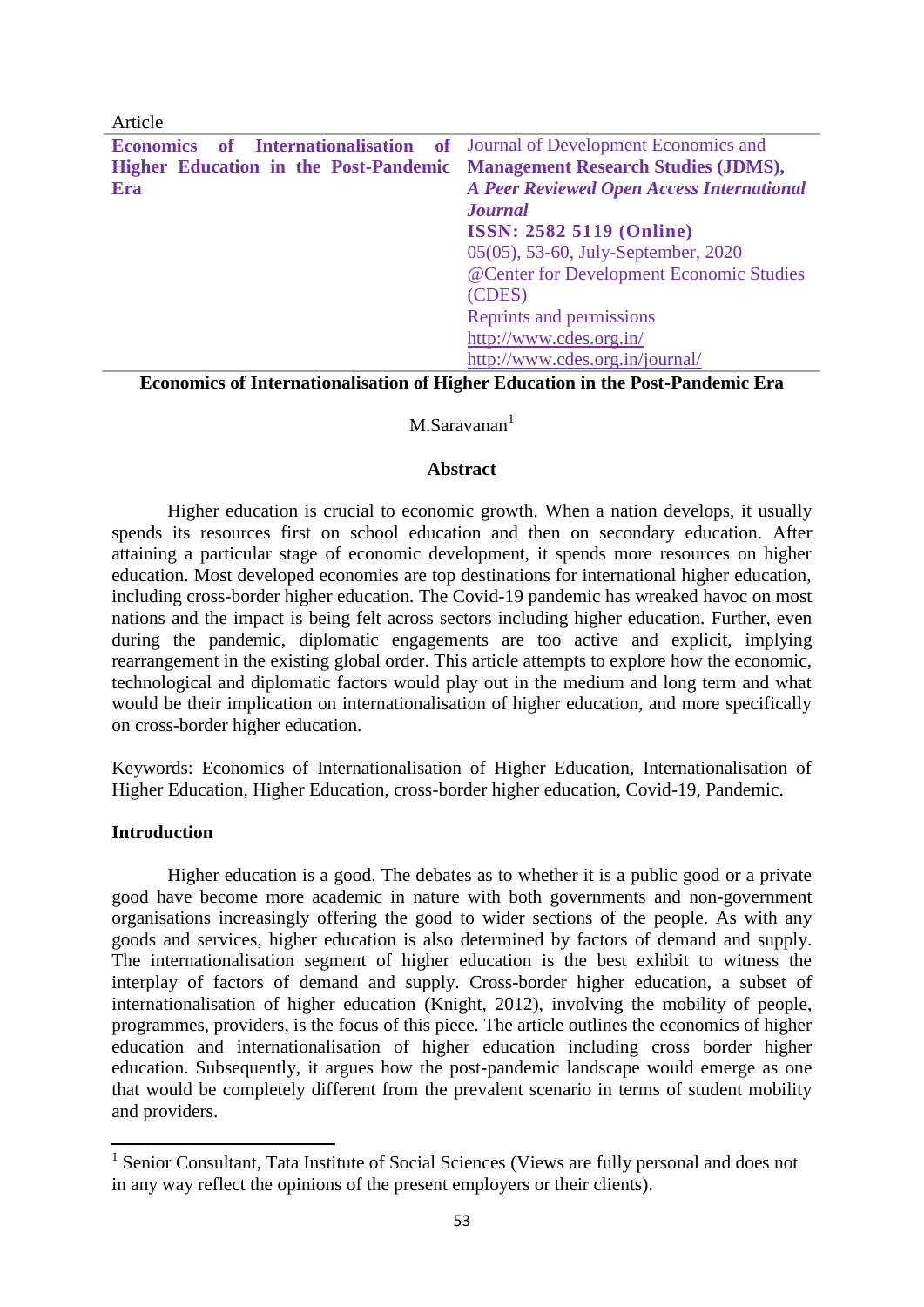### **Economics of Higher Education**

The need for higher education is determined by the economics of it. The costs and benefits associated with higher education establish the need. Human resource is considered as a key determinant of economic growth. Skill and knowledge are human capital (Schultz, 1961). One of the reasons for expenditure on education is because it is an investment expenditure yielding better returns in the long run (Becker, 1962). A person with tertiary education is likely to earn, on average 50% more than the ones without it (OECD, 2011). When a nation develops, it usually spends its resources first on school education and then on secondary education. Only after reaching a critical mass of providing primary and secondary education and reaching a particular stage of economic development, it starts investing more in higher education (Blaug, 1979).

With the global economy moving from being predominantly agrarian to manufacturing-led and lately to services-driven, knowledge has become a key determinant of economic growth and national security. As production and application of knowledge are intrinsic to higher education, it has become a strategic tool for higher and sustainable growth. Thus, higher education and economic growth go hand in hand, with each impacting the other. The correlation between per capita income and enrolment in higher education is strong (Volchik et al, 2018). The following table lists per capita income of select countries, both developed and developing. It indicates that higher per capita income is associated with higher Gross Enrolment Ratio (GER) in higher education and vice versa.

| 2016 (2011 PPP \$)<br>53632<br>44669<br>44606<br>39425 | <b>Education</b><br><b>Tertiary</b><br>(2016)<br>89<br>68<br>122 |
|--------------------------------------------------------|------------------------------------------------------------------|
|                                                        |                                                                  |
|                                                        |                                                                  |
|                                                        |                                                                  |
|                                                        |                                                                  |
|                                                        |                                                                  |
|                                                        | 59                                                               |
| 38098                                                  | 64                                                               |
| 32743                                                  | 64                                                               |
| 26106                                                  | 44                                                               |
| 24417                                                  | 82                                                               |
| 14369                                                  | 48                                                               |
| 14200                                                  | 50                                                               |
| 12246                                                  | 20                                                               |
|                                                        | 27                                                               |
|                                                        | 6145<br>Source: Human Development Data (1990-2018), UNDP         |

## **GDP per capita and GER**

| Table 1: GDP per capita and GER |  |  |
|---------------------------------|--|--|
|---------------------------------|--|--|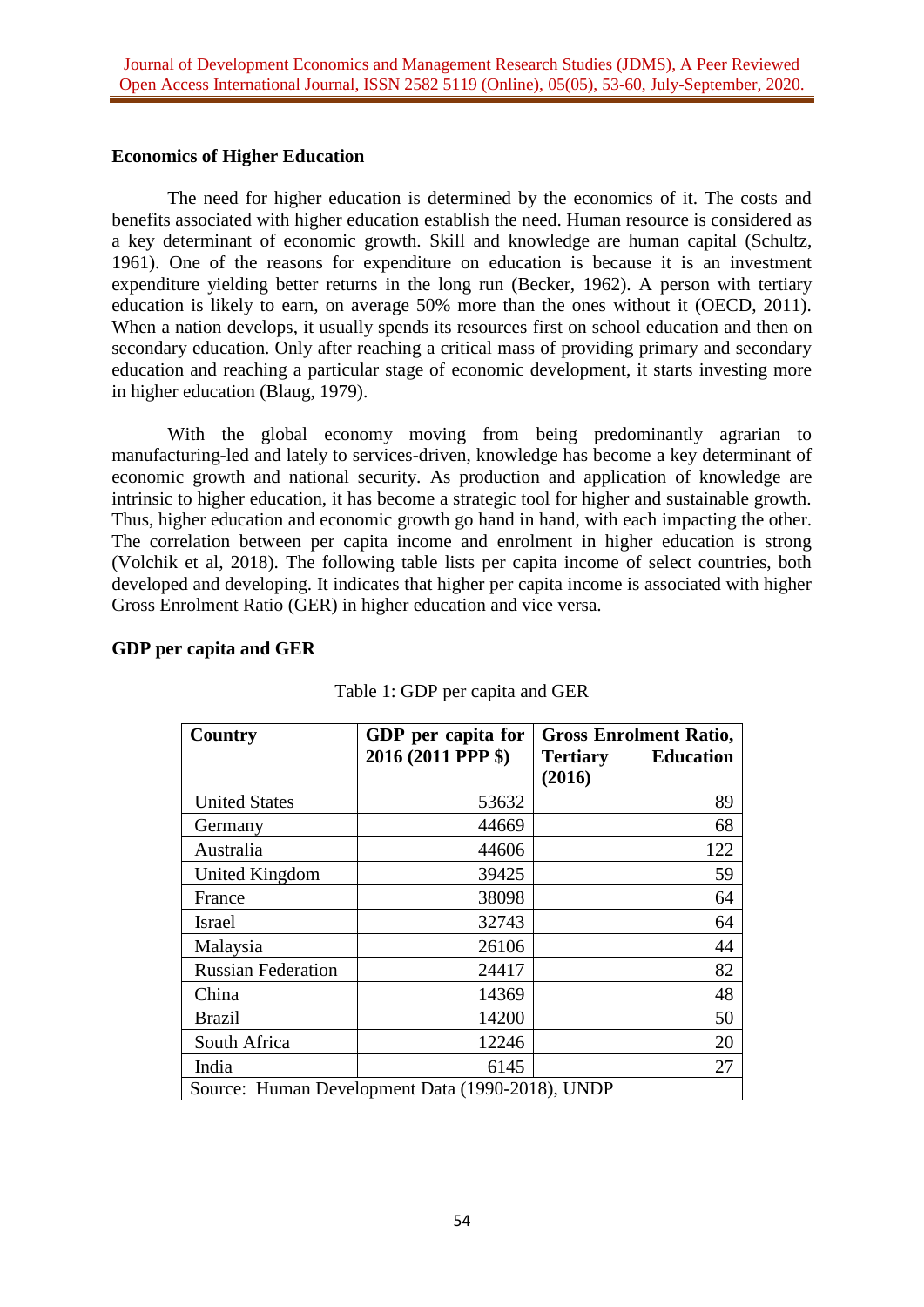### **Economics of International Higher Education**

The key determinant of cross-border higher education is the potential benefits for all the stakeholders. Students who study abroad develop knowledge, intercultural sensitivity, expertise and skills that stand them in good stead in the constantly changing labour market. Higher education providers get revenue from international students and also get to enhance their research and innovation ecosystem with the participation of international faculty and researchers. They also benefit from enhanced institutional profile and brand value (Marinoni et al, 2019).

The host nation too gets revenue from the visiting students and benefits from its international alumni functioning as its cultural ambassador based on the emotional bondage they develop with the country during their academic pursuit (BIS, 2013). A study commissioned in the UK concluded that international students contribute significantly to the national revenue and more importantly offer skilled labour to various sectors that are beset with a shortage of skilled workforce (HEPI, 2019). It also benefits when international students stay back and work after education. Further, innovation is mostly driven by providers and receivers of higher education, in active partnership with industry. The sender nation also benefits when students return home after completing their education in the form of expert human resources.

Demand and supply of cross border higher education are determined usually by costs and benefits. Besides, other factors like technology, immigration system including visa requirements, educational diplomacy and related policies etc. also have bearing on the student mobility. The Covid-19 pandemic has implication for all these factors. The paper attempts to explore the probable changes in the three areas: state of the economy, technological intervention, and diplomacy.

### **Economic Impact of the Pandemic**

What started as a health emergency has engulfed all aspects of life. The pandemic has brought changes to global and national economies, lifestyle, habits and is all set to establish new normals across all transactions of life. Most countries have disconnected themselves from the outside world and halted the production of most non-essential goods and services, resulting in loss of income, loss of jobs and resultant dilution of savings and wealth. The economic impact of the pandemic is humongous for the developed nations comparatively, with countries like the United States, the United Kingdom, France, Italy, Russia suffering substantial loss of lives and resources.

To gauge the severity of the economic disruption, one only needs to look at two sets of estimates that have been published within roughly one month. OECD in its interim economic assessment (OECD, 2020) projected a drop in world output to 2.4% and indicated that a prolonged fight against Covid-19 could reduce the growth rate to 1.5%. IMF in its blog post (Gopinath, 2020) has projected a gloomy picture for the global economy and almost all nations. The global output is projected to contract by 3% during 2020, with economically developed nations contracting at 6.1% on average. Among these nations, Italy is projected to show a dip of 9.1% in income, followed by Spain (8%), France (7.2%), Germany (7%), the United Kingdom (6.5%), Canada 6.2%), the United States (5.9%), Japan (5.2%) and other nations in the group by 4.6%. Except for India (1.9%) and China (1.2%), all the other nations are projected to have a contraction in their economic activity, including Russia (5.5%), Brazil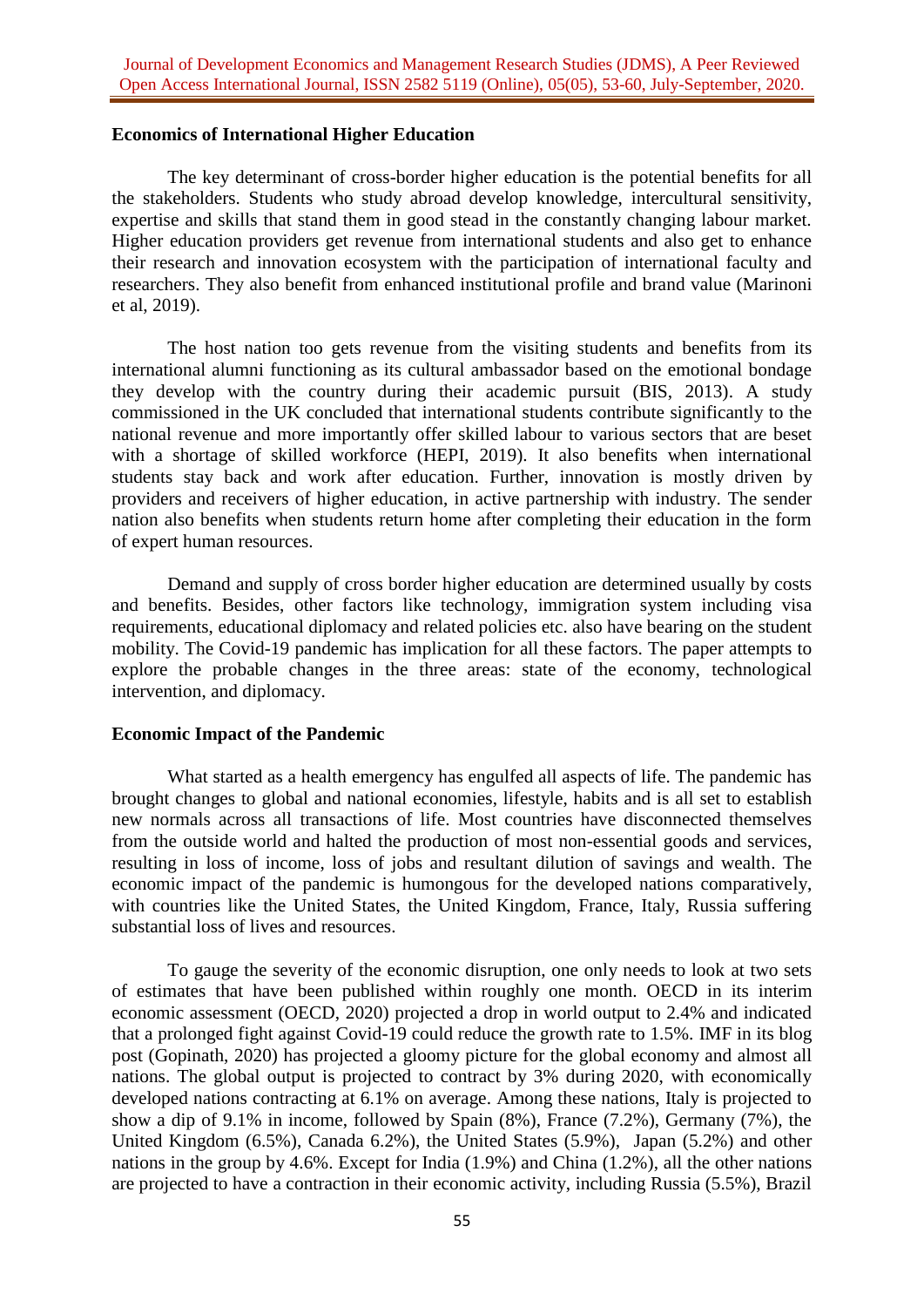(5.3), and Saudi Arabia 2.3%). The current economic slump is worse than the Great Recession of 2009 and a latest report (UN, 2020) states that the job loss during the ongoing crisis and subsequent period is going to be worse than the Great Recession and estimates that unemployment in the US would be around 10 per cent. As of now, the estimated loss of labour hours in the second quarter "is 6.7%, which is equivalent to 195 million full-time workers," (ILO, 2020).

The fiscal position is also set to become adverse with governments across the globe expected to borrow more to fund their budgeted expenditure and other requirements arising out of the pandemic. The Congressional Research Service (2020) sees a drop in the world trade between 13% and 32% as fallout of the pandemic and an increase in borrowings by nearly 3 times compared to 2019. The borrowing to Gross Domestic Product (GDP) of the world is expected to increase from 3.7% to 9.9%, of the US from 5.8% to 154%, of the European Area from 0.7% to 7.5%. Only Asia is forecast to have a relatively lesser increase: 6% to 9.9%.

With a huge slump in economic activity, increased borrowing, loss of human resources and uncertainty in many sectors, higher education would certainly bear the brunt, as evidenced earlier during the Great Recession of 2009. Even the "wealthiest colleges and universities suffered" enormously due to the financial crises of 2009 and budgetary cuts by State governments hit public institutions the most (Geiger, 2015). Higher education was affected "disproportionately" compared to school education and other social sectors, due to the financial crises in 2009, as the former is considered less essential and because the receiver of the good can be made to pay for the services offered (Zumeta, 2010). The economic impact is determined by the response of governments, institutions, and households (Varghese, 2010). As sources of funding cross-border education are scholarships, fellowships, and private funding, any changes to them would affect student mobility. Though the enrolment in the US increased during the financial crises, its outward student mobility fell.

During the East Asian economic crisis, the higher education sector was beset with funding challenges as governments cut the higher education budgets (Varghese, 2001). Similarly, Greece, whose economy shrunk over 15% from 2009 to 2012, too reduced its funding to tertiary education. Further, the number of students going abroad also declined. It may, thus, be noted, that unless governments substantially support the higher education sector during economic crises, the sector as a whole suffers or stagnates. In most cases, if not all, student mobility is highly curtailed.

The past economic disruptions have always had an impact on higher education. With the present crisis being far more intense and immense in its geographic spread, it is a given that higher education would be hit, with few exceptional cases where there could be strategic higher spending by governments. Low growth, low income for countries, institutions, and households is a recipe for slump or at least stagnation for higher education. An economically strait-jacketed higher education system is certainly not favourable for international higher education, including cross-border education. Though the immediate period would see an extreme drop in student mobility, the next couple of years are very likely to see growth in student mobility in certain destinations and drop in few others, depending on responses of the stakeholders.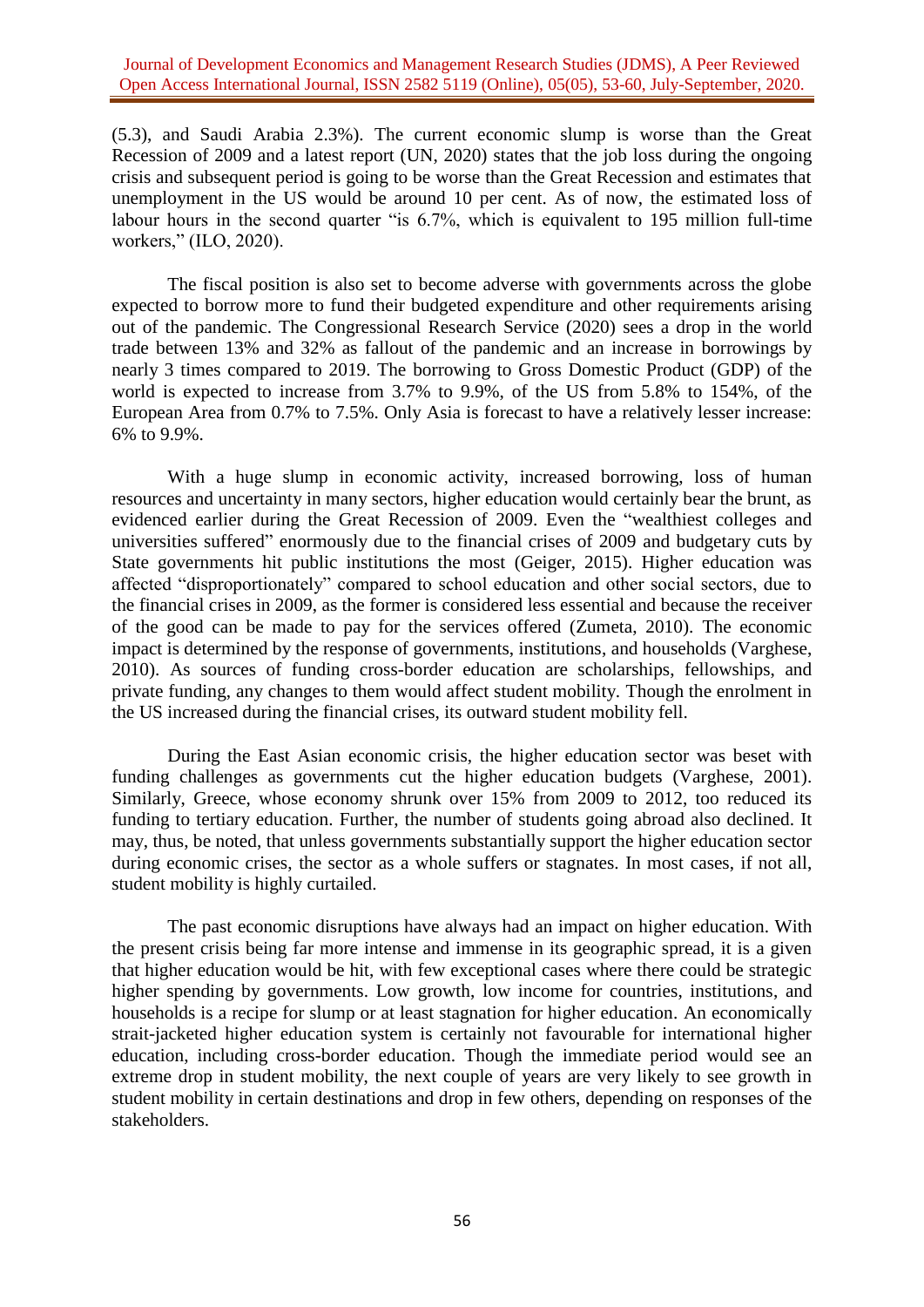### **ICT & International Higher Education**

Technology, being a neutral medium, pervades all the sectors including higher education. "Firms that invested in digital technologies and training have been relatively more successful in coping with the crisis than those that did not," observes the UN report (2020). During the last two months, colleges and universities have been shut, but they operate digitally via online lectures, webinars etc. Higher education institutions have adopted remote teaching to ensure continuity for their existing students. A 30- day period clocked student enrolment of 10.3 million for courses, which is more than 600% compared to the same period last year (HBR, 2020). With or without the pandemic, the way forward for higher education is a blended model where both online and traditional face to face instruction would co-exist. The pandemic has not only forced institutions to go online but has segregated institutions that were Covid-ready in terms of digital infrastructure and experience and the ones that were not. The future of higher education would witness a new normal in terms of adoption of ICT. Most nations and institutions would and need to go online for student admissions, instructions, the conduct of examinations, assessments etc.

Internationalisation of higher education is a process that includes international and intercultural dimensions into the higher education system (Knight, 2004). Cross-border higher education is only a part of international higher education. With the disruption in higher education created by Covid-19, most institutions would digitise their classrooms and infuse a large proportion of ICT in their curriculum. Internationalisation of curriculum would be accorded high priority over travel to international institutions. Only those students who need to study in an international setting physically would opt for cross-border higher education. Students who would be satisfied with an international curriculum would stay put in their own country and enrol in those institutions that offer them international education.

### **Direction of Diplomacy**

Internationalisation has transformed from a traditional one based on partnership and cooperation to one that is commercialised and competitive. Being competitive is not just for academic reasons, but also for strategic reasons. Each nation advances its own prioritises and does so by adopting specific strategies. The strategic goal for the US (Dept. of Education, 2012) is to strengthen its education system and advance its priorities in the international arena. To this end, it wants to increase the global competencies of its students, learn from other countries and engage in education diplomacy. It is a given that national governments are involved in international higher education, as they too are stakeholders. With an increase in competition for international higher education, some governments have become more active in internationalising their higher education. For example, Japan had in 2013 targeted to have 10 of its universities in the global top 100 by 2020 (Green, 2016). Germany, Russia, China have their own plans and strategies.

The pandemic has set diplomatic channels busy on two counts: i) sourcing medicines and material and ii) identifying the source of the virus and its spread. While the first reason is par for the course, the second would have its own consequences. Many nations have grouped together in wanting an independent probe into the virus within the ambit of WTO. This has been championed by Australia and supported by European countries, India and some African countries. The US has been vociferous on dismantling the present global supply chain and not to source from one country in the future. Japan has earmarked over \$20 billion to re-locate industry back from other countries. India too has expressed its intent to be self-reliant and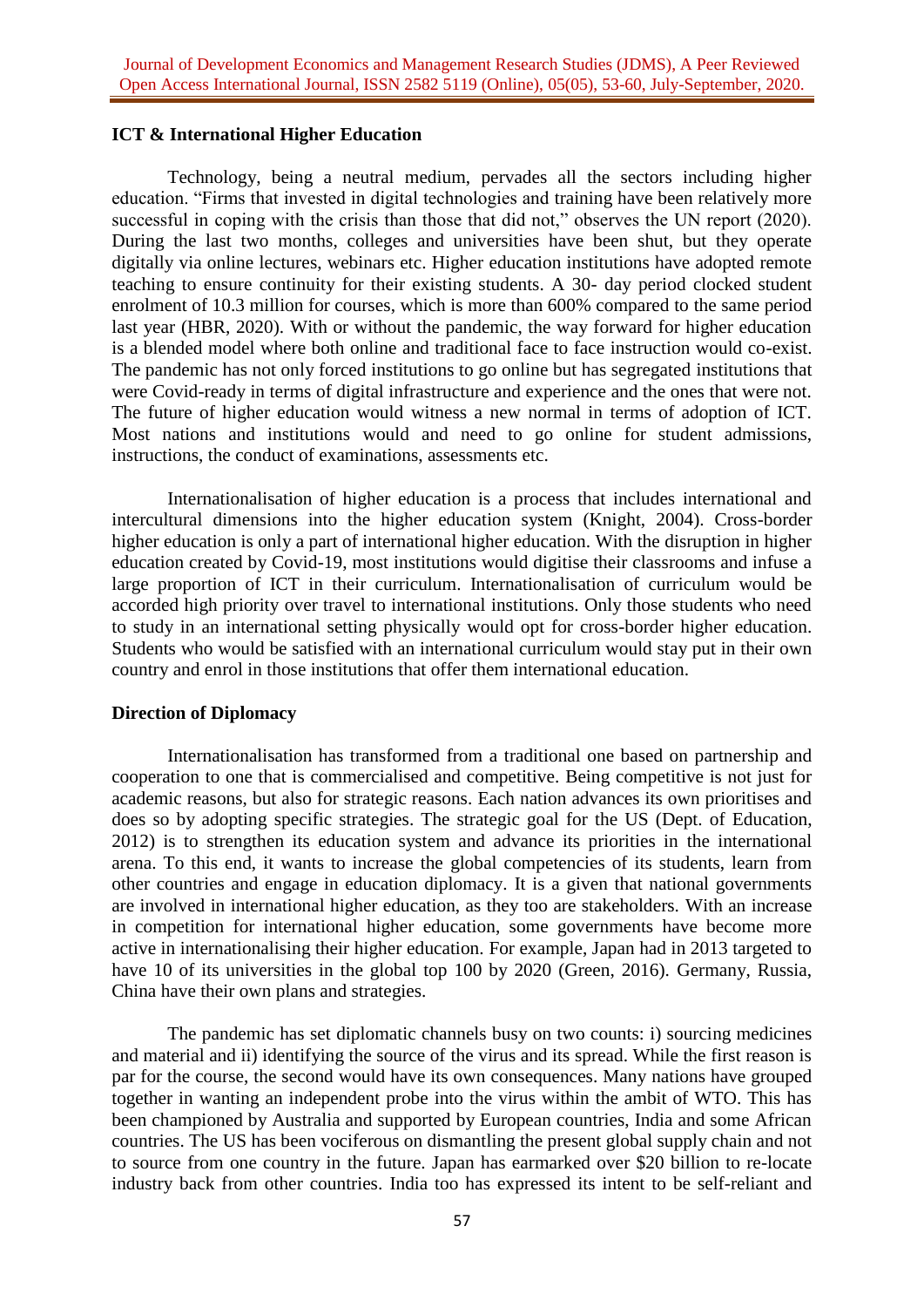strengthen Make-In-India programme. With 5G in digital space imminent, the diplomatic directions during the pandemic mean one thing: nationalism instead of globalisation, at least wherever possible. The world has already become well-integrated and isolationism is not possible. However, limiting the degree of internationalisation and re-calibrating the global alliance is very possible. More specifically engagement with China would be different in the post-pandemic era.

### **Conclusion**

The economic crisis precipitated by the pandemic has hurt all the nations severely. But the developed nations are the most intensely damaged. The top destinations of the world for cross-border higher education—the US, the UK, Canada, China, France Russia, Germany—have all reported widespread infection of the virus and huge loss of lives. Their economies are under extreme stress and the recovery is expected to take at least two years. Outbound mobility in their countries may not happen in the short to medium term (2-4 years). How these countries offer financial aid to immigrant students and how much they offer would determine the inward mobility of students. Further, strategies adopted by respective national governments as to whether funding has to be increased or decreased to its university sector would also decide the way the sector shapes up. The track record of the economic impact on higher education, however, points to a marginal drop in enrolment in most countries and abatement in student mobility.

ICT has pervaded the sector fully. The traditionalist who favoured on-campus direct interaction between teachers and students may have already seen radical changes happening within the shortest span of time when the learning-teaching process has gone virtual. Relying solely on on-campus mode is not possible in the future. The blended model is the way. Internationalisation would be more about remote learning than mobility, at least in the medium term. Only those students, teachers, and researchers who need or wish to travel across borders for education would travel. Those who only need international quality of education would make use of virtual modes and enrol in domestically available institutions that offer internationalised services.

At present the top international higher education providers are the economically advanced countries. The diplomatic friction evident between China and most developed nations indicate probable realignment in global alliances and priorities. With the US temporarily suspending immigration visas including student visas and China threatening Australia of its student boycott of higher education services of the latter, things do not augur well for cross-border education. Though the fury of words spoken by diplomats may not necessarily translate into commensurate action from their respective governments, it is a clear indication of the way things are expected to pan out. The choice of countries for the mobility of students is bound to change, due to diplomatic actions.

In all probability, in the medium term of 2-4 years drop in international mobility is very likely. In the medium to long run, the prevalent top destinations for cross-border education would not remain as the most preferred destinations. Further, internationalisation of higher education would be less about student mobility and more about quality.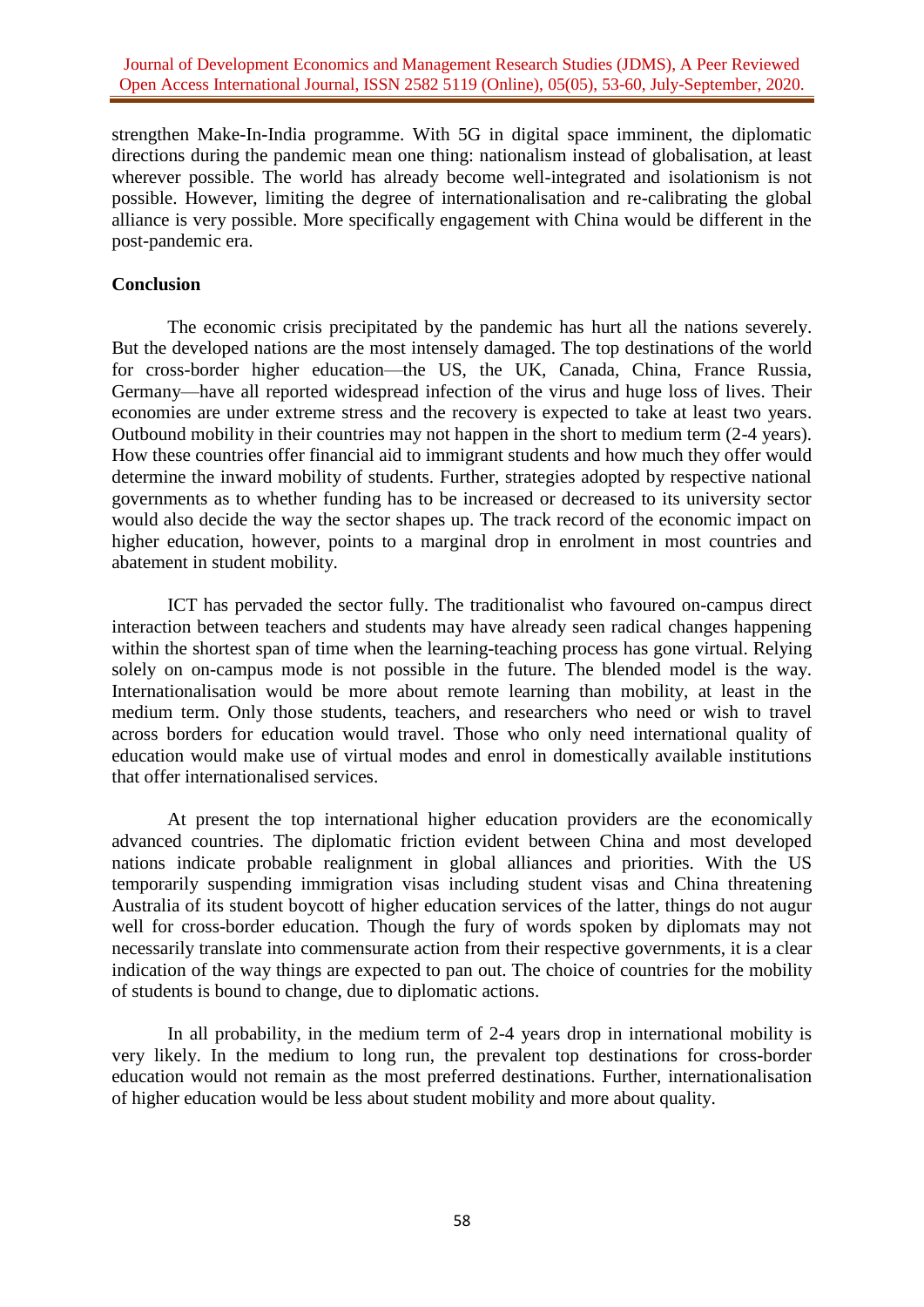Journal of Development Economics and Management Research Studies (JDMS), A Peer Reviewed Open Access International Journal, ISSN 2582 5119 (Online), 05(05), 53-60, July-September, 2020.

# **References**

- 1. Becker, Gary S., (1962); "Investment in Human Capital: A Theoretical Analysis," Journal of Political Economy, Vol. 70, No. 5, Part 2: Investment in Human Beings, pp. 9-49, The University of Chicago Press.
- 2. BIS, (2013); "The Wider Benefits of International Higher Education in the UK," BIS Research Paper number 128, Department for Business, Innovation and Skills.
- 3. Blaug, Mark, (1979): "Economics of Education in Developing Countries: Current Trends and New Priorities", Third World Quarterly, Vol. 1, No. 1, pp 73-83.
- 4. Congressional Research Service, (2020); "Global Economic Effects of COVID-19," May 1, 2020 (Accessed at https://fas.org/sgp/crs/row/R46270.pdf)
- 5. DeVaney, James; Shimshon,Gideon; Rascoff, Matthew and Maggioncalda, Jeff (2020): "Higher Ed Needs a Long-Term Plan for Virtual Learning", Harvard Business Review, published online dated May 05, 2020. (Accessed at https://hbr.org/2020/05/higher-ed-needs-a-long-term-plan-for-virtual-learning)
- 6. Geiger, Roger L., (2015): " Impact of the Financial Crisis on Higher Education in the United States," International Higher Education, (59). https://doi.org/10.6017/ihe.2010.59.8486
- 7. Gopinath, Gita (2020): "The Great Lockdown: Worst Economic Downturn Since the Great Depression, IMF Blog, April 14, 2020 (Accessed at https://blogs.imf.org/2020/04/14/the-great-lockdown-worst-economic-downturnsince-the-great-depression/)
- 8. Green, H. Steven, (2016): "Top Global Soft Power? Japanese Higher Education and Foreign Policy Goals," Toyo University Repository for Academic Resources, Volume 60.
- 9. Higher Education Policy Institute, (2019): "The UK's tax revenues from international students post-graduation," HEPI, London Economics and Kaplan International Pathways.
- 10. Knight, Jane, (2004): "Internationalization Remodeled: Definition, Approaches, and Rationales," Journal of Studies in International Education, Vol. 8 No. 1, Spring 2004 5-31.
- 11. Knight, Jane, (2012): "Internationalisation: Three Generations of Crossborder Higher Education," India International Centre, Occasional Publication 38, New Delhi.
- 12. OECD, (2011): Education at a Glance 2011: OECD Indicators, OECD Publishing. [\(http://dx.doi.org/10.1787/eag-2011-en\)](http://dx.doi.org/10.1787/eag-2011-en)
- 13. OECD, (2020); "Interim Economic Assessment Coronavirus: The world economy at risk," OECD. (Accessed at https://www.oecd.org/berlin/publikationen/Interim-Economic-Assessment-2-March-2020.pdf)
- 14. Schultz, Theodore, (1961): "Investment in Human Capital", The American Economic Review, Vol. 51, No. 1, pp. 1-17.
- 15. Marinoni, Giorgio; Polak, Eva-Egron and Green, Madeleine, (2019): "A changing view of the benefits of HE internationalisation," University World News, 01 February 2019 (Accessed at

https://www.universityworldnews.com/post.php?story=20190128144240325)

- 16. Varghese, N. V., (2001): "Impact of the economic crisis on higher education in East Asia: Country experiences," International Institute for Educational Planning/UNESCO, Policy Forum - No. 12.
- 17. Varghese, N.V., (2010): "Running to stand still: Higher education in a period of global economic crisis," International Institute for Educational Planning (IIEP), UNESCO.